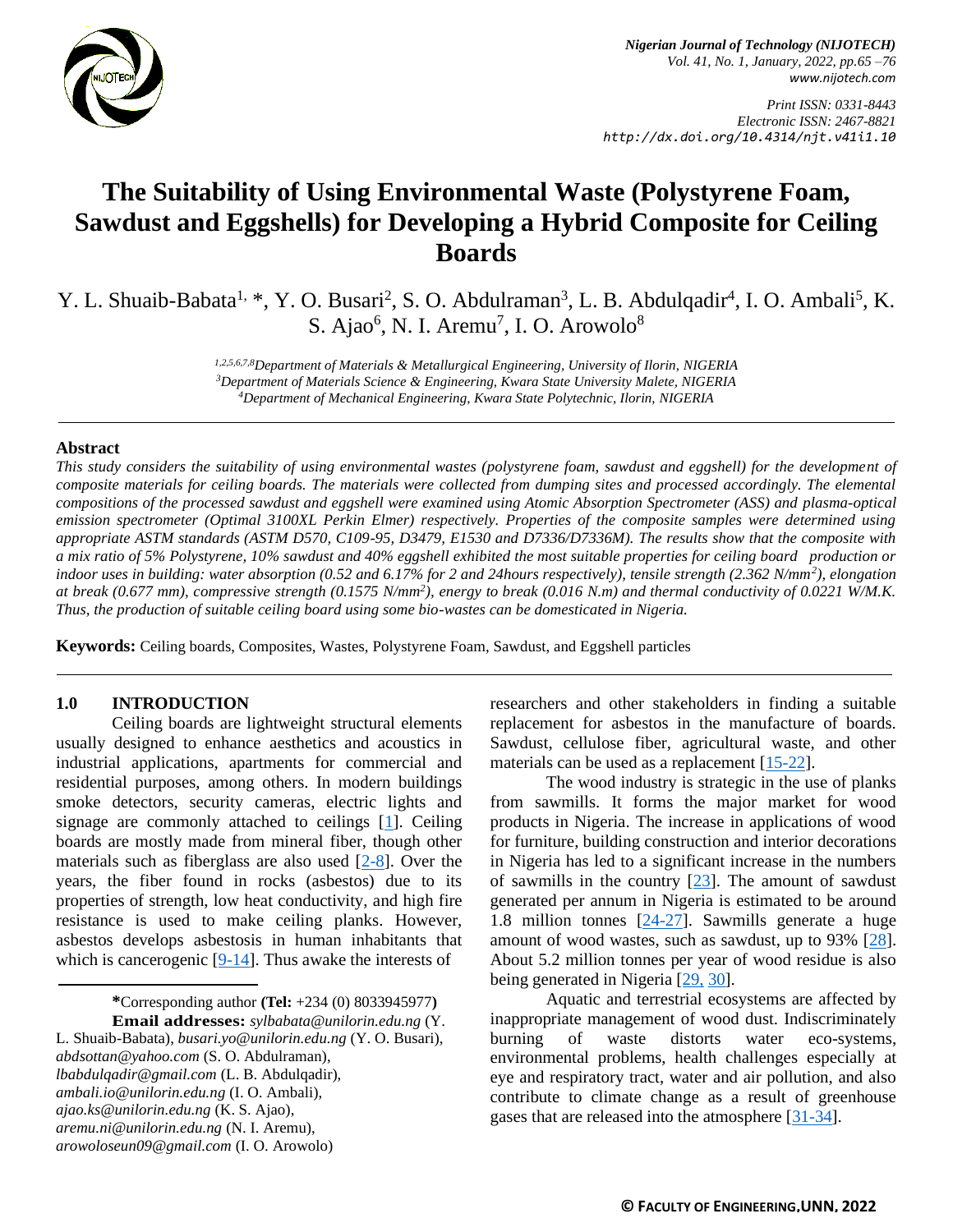The development meets the requirements of the current generation without affecting the future generation's ability to fulfil their own needs [\[35\]](#page-8-4). More so, the adverse effect of poor methods of waste management, as a result of large amounts of the wood residues not adequately managed within the environment is a common phenomenon in Nigeria [\[29\]](#page-9-1). Therefore, the use of sawdust in the production of ceiling tiles will help to control environmental pollution and subsequently reduce health issues. It will also be of benefit to domesticate the production of ceiling boards, which shall help in job creation and address social problems in Nigeria.

Polystyrene is a versatile plastic used to make a wide variety of consumer products, such as food packaging and laboratory ware, packaging of appliances, etc. It is also made into foam material called expanded polystyrene or extruded polystyrene which is valued for its insulating and cushioning properties. It is a material that does not degrade. It is made from benzene and styrene, suspected carcinogens and neurotoxins that are hazardous to humans [\[36,](#page-9-4) [37\]](#page-9-5). Polystyrene is a toxin and nonrecyclable material that never break down but goes directly to landfills because it is made of petroleum and other heavily polluting ingredients, toxic and non-sustainable materials [\[38\]](#page-9-6). It is highly flammable because it can be easily ignited and cause huge fires and losses of life. For instance, at Dusseldorf International Airport and channel tunnel where polystyrene was inside the railcar that caught fire [\[39\]](#page-9-7). Polystyrene is known to be hazardous household waste and is also linked to adverse effects in humans since it is a possible carcinogen [\[40\]](#page-9-8). Burning polystyrene releases toxic chemicals and smoke like carbon monoxide and styrene monomers into the environment which is extremely hazardous to human health [\[41,](#page-9-9) [42\]](#page-9-10).

Studies have revealed that chicken eggshell is an agricultural by-product that has been considered as one of the worst environmental problems especially in countries where the egg product industry is well developed [\[43\]](#page-9-11). In Nigeria, an estimate of about 5000-6000 tons of eggshell waste is been expected to be disposed of as of 2005 [\[44\]](#page-10-0). Eggs are a key ingredient in a wide range of confectionaries and processed quick meals, the manufacture of which generates many tonnes of eggshell waste every day and incurs significant disposal expenses across the world. Every year, around 250,000 tonnes of eggshell trash are created globally [\[45\]](#page-9-12), even though there have been multiple attempts to employ eggshell components for various purposes. Eggshell's chemical composition and availability make it a viable filler in polymer composites [\[46,](#page-9-13) [47\]](#page-9-14). Egg Shell is a good substitute for low-load-bearing composite applications, including the automobile industry, residences, offices, and

factories due to its affordability, lightweight in polymer composites, eggshell has been employed as reinforcement.

The sawdust and eggshell reinforced matrix composite is being investigated. The study shall be of benefit to individuals and Nigeria at large, in the creation of wealth, reduction in the cost of production of goods and products; conservation of planet's beauty, secure effective, sustainable natural resources and ecological sound environment [\[48](#page-9-15)[-50\]](#page-10-1).

This study is therefore based on examining the suitability of sawdust, polystyrene foam and eggshells, which are wastes, in the development of ceiling boards. The results of this study will aid the domestication of ceiling boards, reduce the cost of production, and proffer solutions to the problem of unemployment among youths and help in waste management in Nigeria.

## **2.0 MATERIALS AND METHODS**

The materials used in this study are wastes which include polystyrene foam, eggshells and sawdust and gasoline as solvent. Polystyrene was sourced from an electronics shop in Ilorin, Nigeria, while the sawdust (mahogany) was obtained at the dumping site of a commercial Sawmill at Tanke, Ilorin, Nigeria. Eggshells were sourced from a pastry shop waste bin.

### *2.1 Production of Celling Board Samples*

The samples were prepared using polystyrene as a binder; and sawdust and eggshell as reinforcement. The sawdust was sun-dried for 30 hours and sieved with mesh 0.03 mm grain size, while the eggshell was washed; sundried for 6 hours and pulverized using an electric blender produced made in China (Model No: PM-Y44B3, AC 220V-50Hz 350W). The sieved sawdust and blender for pulverizing the eggshell are presented in Figures 1 and 2 respectively. Subsequently, the polystyrene (1.5 kg) was dissolved in 4 liters of petrol and stirred until an aqueous solution was formed. The dissolved polystyrene is as shown in Figure 3.



**Figure 1:** Sieved sawdust

# Nigerian Journal of Technology (NIJOTECH) Vol. 41, No. 1, January 2022.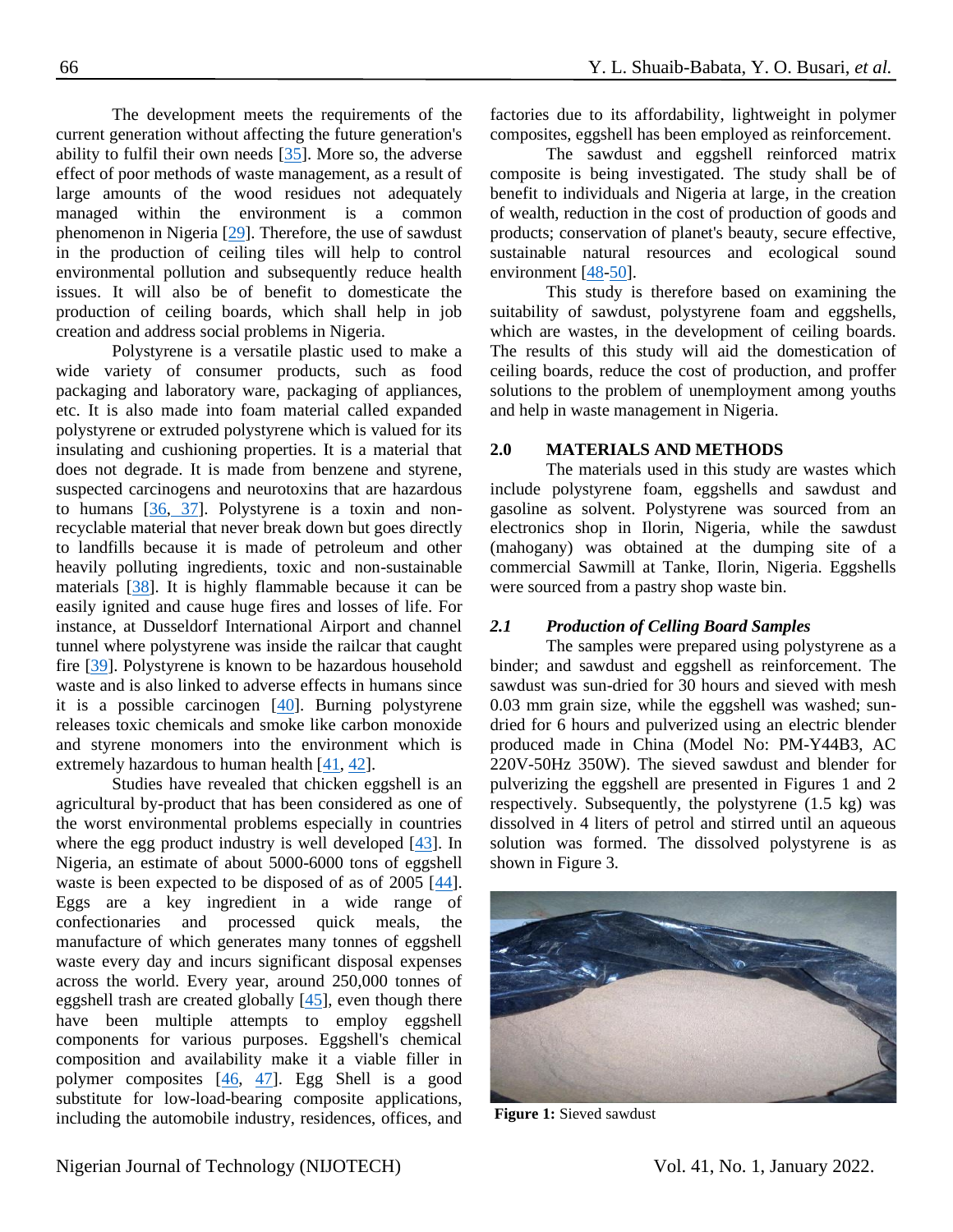

**Figure 2:** Blender for pulverizing eggshell



**Figure 3:** Dissolved Polystyrene Foam

Table 1: Mixing proportion of the materials (Formulation)

The sieved sawdust pulverized eggshell and dissolved polystyrene foam were manually mixed in a container using the formulation presented in Table 1 until a homogeneous mixture of the materials was attained. Table 1 shows the formulation of the ceiling board containing the weight ratio of polystyrene foam solution, sawdust and pulverized eggshell used in producing the ceiling board samples.

The mixture containing the polystyrene solution, sawdust and eggshell was poured and compacted manually with a 1560 kN compression machine (Hemel Hempstead Hertfordshire, England) into the moulds  $(19.0 \times 9.5 \text{ mm})$ to produce the samples of the ceiling board. The samples were left to dry in the air (curing) for 21 days in an open and ventilated atmosphere, to attain perfect drying. Curing for 21 days to solidify naturally will prevent the composite from having internal micro-cracking due to induced stresses [\[51\]](#page-10-2). Figure 4 depicts the processes and the product is presented in Figure 5 respectively.

| Twice T. Mining proportion of the materials (Formulation) |                                                  |                                             |                                               |  |  |  |  |
|-----------------------------------------------------------|--------------------------------------------------|---------------------------------------------|-----------------------------------------------|--|--|--|--|
| Composite                                                 | <b>Polystyrene Foam Solution By Wt %</b><br>(PS) | <b>Pulverized Sawdust</b><br>By $Wt\%$ (SW) | <b>Pulverized Eggshell</b><br>By Wt $\%$ (ES) |  |  |  |  |
|                                                           | 100                                              |                                             |                                               |  |  |  |  |
| В                                                         | 50                                               | 50                                          |                                               |  |  |  |  |
|                                                           | 50                                               | 40                                          | 10                                            |  |  |  |  |
| D                                                         | 50                                               | 30                                          | 20                                            |  |  |  |  |
| Е                                                         | 50                                               | 20                                          | 30                                            |  |  |  |  |
|                                                           | 50                                               | 10                                          | 40                                            |  |  |  |  |
|                                                           | 50                                               |                                             | 50                                            |  |  |  |  |



**Figure 4:** The processes of producing the composite samples

### **2.2 Characterization of the Samples**

From the samples of the processed sawdust and eggshell, the elemental compositions of the materials were examined using Plasma-Optical Emission Spectrometer

(Optimal 3100XL Perkin Elmer) and Atomic Absorption Spectrometer (ASS) respectively. The properties of samples such as percentage water absorption, tensile and compressive strength, thermal conductivity and resistivity, energy absorbed before failure were tested to characterize the samples.

# *2.2.1 Rate of water absorption*

The rate of water absorption in the samples was determined following guidelines in ASTM D570 [\[52\]](#page-10-3). A pair of the samples of the board was selected and left to dry for 48 hours at room temperature. The dried samples were then weighed and recorded as and socked in water for 2 hours and 24 hours to determine the water absorption rates for short and longer periods respectively. The weight of the socked sample was measured and recorded as M2. The percentage water absorption of each sample was determined using Equation 1.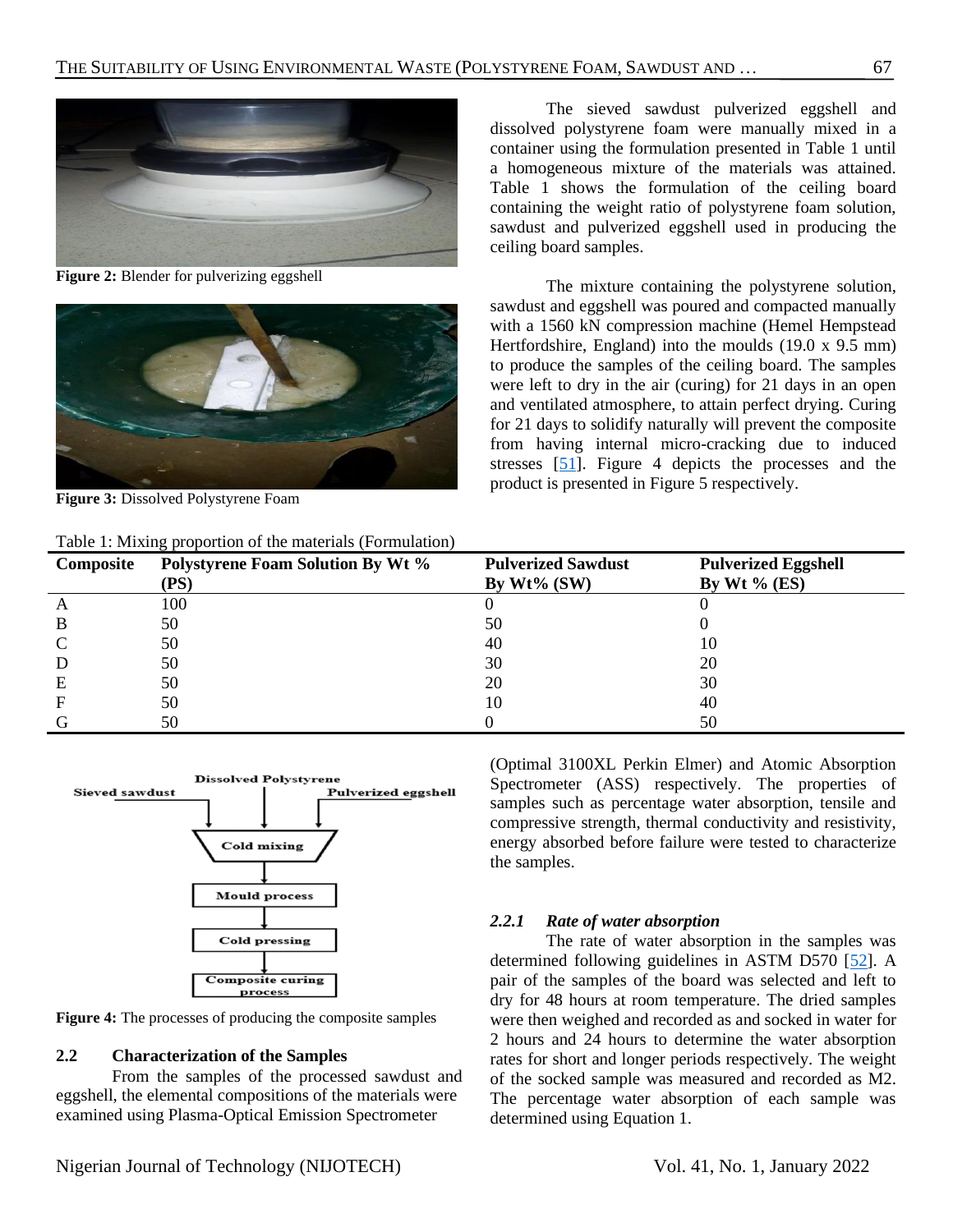$$
\frac{(m_2 - m_1)}{m_1} \times 100
$$
 (1)

Where:  $M_1$  = mass of the dried sample and  $M_2$  = mass of the wet sample



*Figure 5: Some of the samples of the composites produced* 

### *2.2.2 Compressive strength test*

The compressive test was carried out following the guidelines in ASTM C109-95 standard [\[53\]](#page-10-4) using a 50 kN Testometric Material Testing Machine (Model Number M500-50AT) using winTestTM Analysis. Each of the samples was mounted on the jaws of the machine one after the other. The loading was increased gradually from zero force loads at a test speed of 100 mm/min until the sample was fractured. The measurements were displayed on the monitor of a computer desktop system attached to the Testometric Machine.

### *2.2.3 Tensile strength*

The tensile test was performed based on the ASTM D3479 specifications [\[54\]](#page-10-0) using the Testometric machine shown in Figure 10. The samples were clamped at both ends after being placed on the machine. The tensioned ends were stretched until failure by splitting occurred. Modulus of elasticity was calculated using Equation 2.

Modulus of elasticity = 
$$
\frac{\text{tensile stress}}{\text{tensile strain}}
$$
 (2)

Tensile stress = 
$$
\frac{\text{load at break}}{\text{area}}
$$
 (3)

$$
Strain = \frac{L - L_{\circ}}{L_{\circ}} \tag{4}
$$

### *2.2.4 Thermal conductivity*

The characterization was carried out using 'Guarded heat flow meter method in accordance with ASTM E 1530  $[55]$ . The following parameters were obtained from arm field computer compatible linear heat conduction apparatus: heater voltage V (Volts); heater current I (Amps); heated section at high temperature (℃); heated section at mid-temperature (℃); heated section at low temperature (℃); cooled section high temperature (℃); cooled section at mid-temperature (℃); cooled section at low temperature (℃); and thickness of the specimen x (m). Figure 6 shows the Computer Compatible Linear Heat Conduction Apparatus setup for determining thermal conductivity. The thermal conductivity of the samples was determined using equations 5, 6, 7, 8, 9 and 10.

Where: Heat flow (power of heater),

$$
Q = VI (Watts) \tag{5}
$$

The cross-sectional area of the specimen,

$$
A = \frac{\pi D^2}{4} \quad (m) \tag{6}
$$

Temperature difference across specimen,

$$
\Delta T_{SP} = T_{Hotface} - T_{coldface} \tag{7}
$$

Temperature of hot face of specimen

$$
T_{hotface} = T_1 - \frac{T_{2 - T_3}}{2} (^{\circ}C)
$$
 (8)

Temperature of cold face of Specimen

Nigerian Journal of Technology (NIJOTECH) Vol. 41, No. 1, January 2022.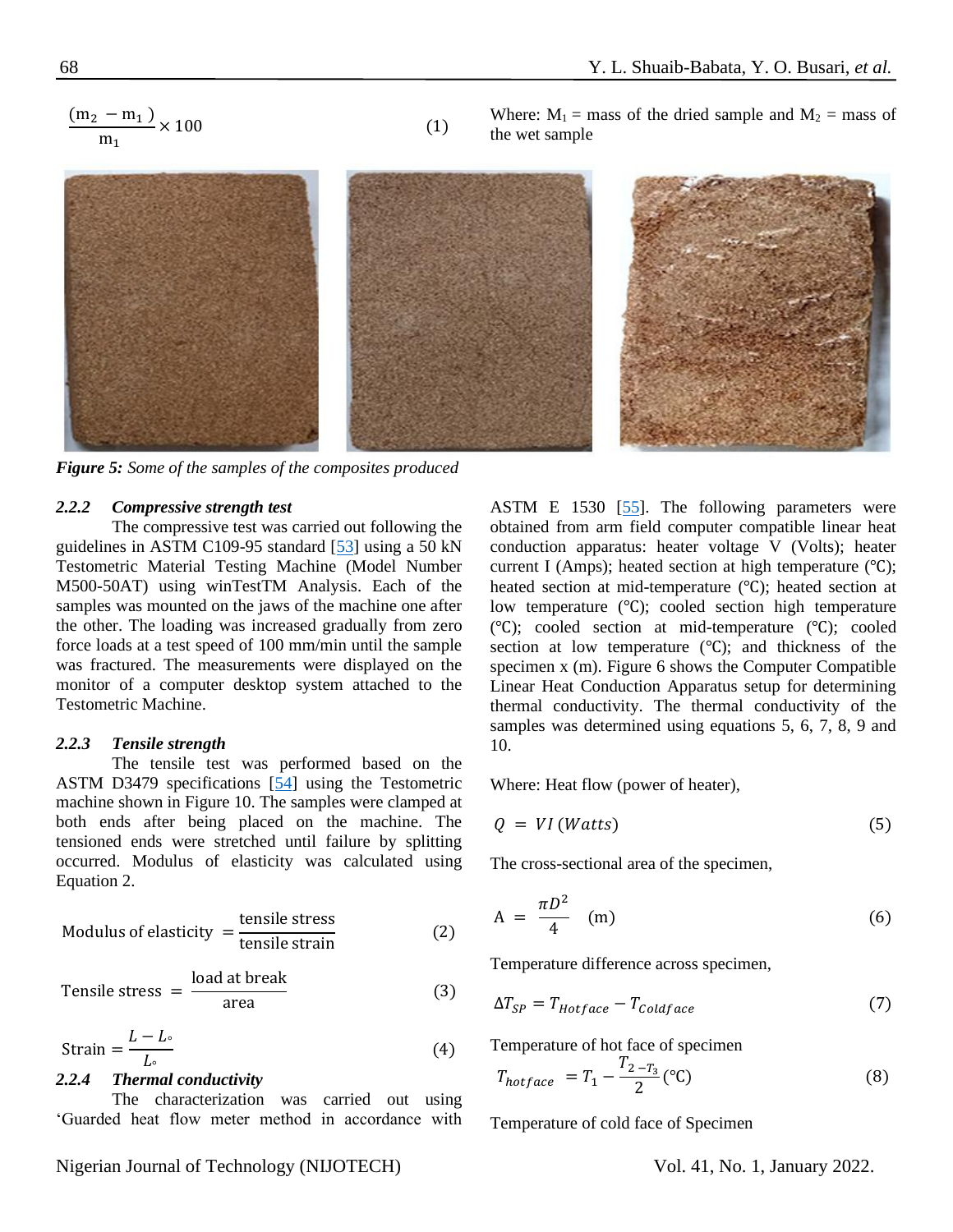$$
T_{cold face} = T_6 - \frac{T_{7-T_8}}{2} \quad (°C) \tag{9} \qquad K = \frac{QX}{A (T_{hot face} - T_{cold face})} \tag{10}
$$

Thermal conductivity,



**Figure 6:** Computer compatible linear heat conduction apparatus setup for determining thermal conductivity.

The following constants are applicable:

The diameter of the specimen in contact with the bar  $=$  $0.025$  (m).

The distance between each thermocouple  $= 0.015$ (m).

The distance between thermocouple T3 or T6 and the end face  $I = 0.0075$  (m).

The conductivity of the brass sections is approximately  $=$ 121 (W/m  $\rm{^{\circ}C}$ ).

### *2.2.5 Thermal resistivity (TR) and energy absorption*

The thermal resistivity of the sample, which is the reciprocal of thermal conductivity, was calculated. Energy absorption by each of the samples before failure was determined on the Testometric Material Testing Machine (Model Number M500-50AT) using winTestTM Analysis alongside the tensile stress. The test was conducted in accordance with ASTM D7336/D7336M-16 guidelines [\[56\]](#page-10-6).

# **3.0 RESULTS AND DISCUSSION**

### *3.1 Elemental Compositions*

The percentage chemical compositions of sawdust and eggshell are presented in Tables 2 and 3 respectively. It is revealed in the results that carbon (60.5%) served as the primary constituent in the sawdust (being an element with the highest value in the material), followed by oxygen (32.8%), an abundant element in sawdust. The presence of other trace elements, such as hydrogen and nitrogen were also revealed. The results align with the results obtained by Phonphuak et al. [\[57\]](#page-10-7) and Phonphuak & Chindaprasirt [\[58\]](#page-10-8). Carbon-based materials are widely for the high thermal and mechanical properties of materials, and as a

filler due to their qualities and behavior  $[59, 60]$  $[59, 60]$ . Thus, it is an indication of the possibility of sawdust being a suitable material for ceiling boards.

Calcium carbonate was found to be the dominant element in the eggshell with the value of 96.5%, and the presence of other elements, such as  $MgO$ ,  $Na<sub>2</sub>O$  and  $SO<sub>3</sub>$ was revealed, which is in line with the results of Amu et al. [\[61\]](#page-10-11). Therefore, the presence of calcium carbonate in eggshells is likely to make the shell a good material for ceiling boards' production because of its strength property.

**Table 2:** Chemical composition of sawdust

| Composition | Percentage $(\% )$ |
|-------------|--------------------|
| Carbon      | 60.5               |
| Hydrogen    | 6.2                |
| Oxygen      | 32.8               |
| Nitrogen    | 0 5                |

|                   | ັ          |  |
|-------------------|------------|--|
| Composition       | Percentage |  |
| CaCO <sub>3</sub> | 96.5       |  |
| MgO               | 1.0        |  |
| Na <sub>2</sub> O | 1.5        |  |
| SO <sub>3</sub>   | 1.0        |  |
|                   |            |  |

# *3.2 Water absorption test*

The results of the water absorption of the samples are presented in Figure 7. The values are in the range of 0.82-16.54% and 13.17-47.2% for periods of two (2) hours and twenty-four hours respectively. It was observed that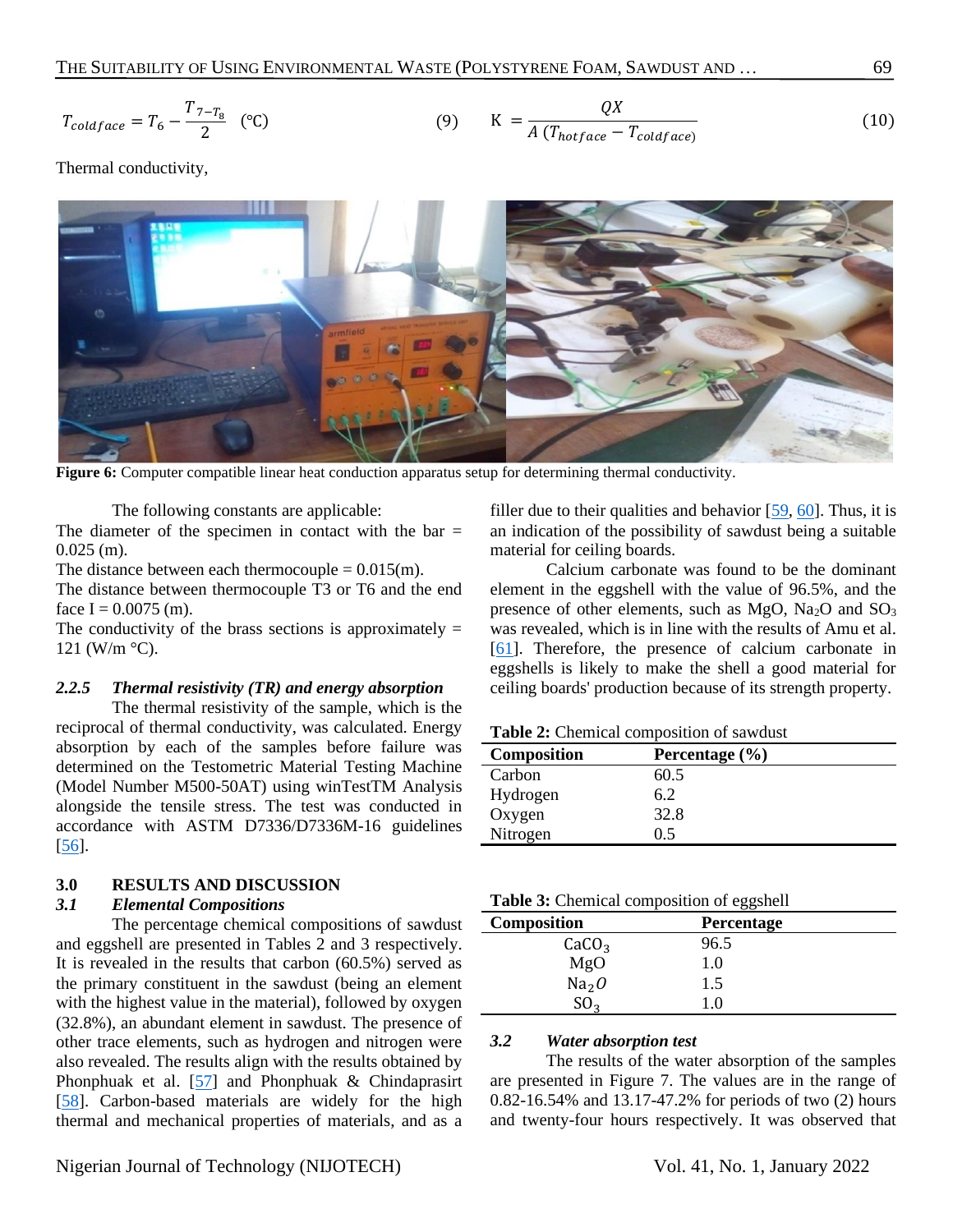the value of water absorption exhibited by the samples increases with the inclusion of sawdust as shown in Figure 7. The sample's water absorption increases with an increase in the percentage of sawdust in the sample, both at short and longer periods (2 and 24 hours). Thus, the repellent property of the sample reduces with an increase in the quantity of sawdust in the sample. This is in line with the results of Mogaji [\[51\]](#page-10-2) that water absorption of the sample decreases with a decrease in sawdust content. This might be attributed to the presence of cellulose and hemicelluloses which causes a high rate of water uptake [\[62\]](#page-10-12). Also, poor adhesion between wood particles and polystyrene matrix generates void space which causes high water absorption [\[63\]](#page-10-13). The samples with no sawdust (Sample A, 100% polystyrene and sample G, 50% polystyrene with 50% eggshell), exhibited very low water absorption compared to that of samples with the inclusion of sawdust at all levels. This is an Indication of good miscibility and a low level of a void between the polystyrene and sawdust particle [\[51\]](#page-10-2).



**Figure 7:** Rate of Water Absorption

The presence of an eggshell particle in the sample also enhances the ceiling board sample's water repellent property. The rate of water absorption by the samples increases with time, except for sample G (50% polystyrene and 50% eggshell). This might be attributed to the fact that eggshell particle is not hydrophilic. It is an indication that more sawdust in the composite leads to more void and low miscibility between the particles of the composite constituents. The values of the water absorption exhibited by the hybrid samples (0.82-16.54% and 13.17-47.2% for 2 hours and 24 hours respectively) exceeded the 0.64% moisture content specified as engineering and materials standards for ceiling board [\[50\]](#page-10-1)**.** Meanwhile, Indian Standard IS-14276 recommended 13% as the water absorption for particleboard for 2 hours and 24 hours [\[64\]](#page-10-14).

## *3.2 Compressive strength*

The compressive strengths exhibited by the ceiling board are presented in Figure 8. The samples' strengths fall within the range of  $0.0662$  and  $0.1575$  N/mm<sup>2</sup>. The sample's compressive strength increases with an increase in the percentage of the eggshell particle in the composite. This is also reflected in the compressive strength exhibited by sample G, containing 50% polystyrene and 50% eggshell (0.0615 N/mm²), compared to that of sample A (100% polystyrene) having 0.0564 N/mm². The chemical compositions of eggshells contain 96.5% calcium carbonate. Calcium carbonate might be responsible for the increase in the strength of the materials. It was confirmed that calcium carbonate increases the compressive strength of the materials [\[65\]](#page-10-15). Calcium carbonate is the most widely used filler in polymer formulations, since it improves mechanical properties, such as strength and gives room for cost reduction [\[66\]](#page-10-16).

Enhance compressive strength exhibited by the samples with the inclusion of the mixture sawdust and eggshell may be attributed. Also, good compatibility attained in the mixture of eggshell and sawdust as a result of their particle sizes (0.03 mm) may be a contributing factor to the samples  $(B - G)s'$  better compressive strengths.

The compressive strengths exhibited by the hybrid composite samples  $(0.0662 - 0.1575 \text{ N/mm}^2)$  did not meet the specified compressive strength of 448 – 868 MPa  $(0.448 - 0.868 \text{ N/mm}^2)$  for ceiling boards by Engineering and Material Science Standards [\[50\]](#page-10-1).



**Figure 8:** Compressive strength of samples

#### *3.3 Tensile strength*

The various tensile strengths exhibited by the composite samples for the production of the ceiling board are presented in Figure 9. The tensile strength exhibited by the samples is in the range of 0.7459 to 2.656 N/mm², with Samples A and B exhibiting the highest value of 2.656 N/mm² and the least value (0.7459 N/mm²) by sample B.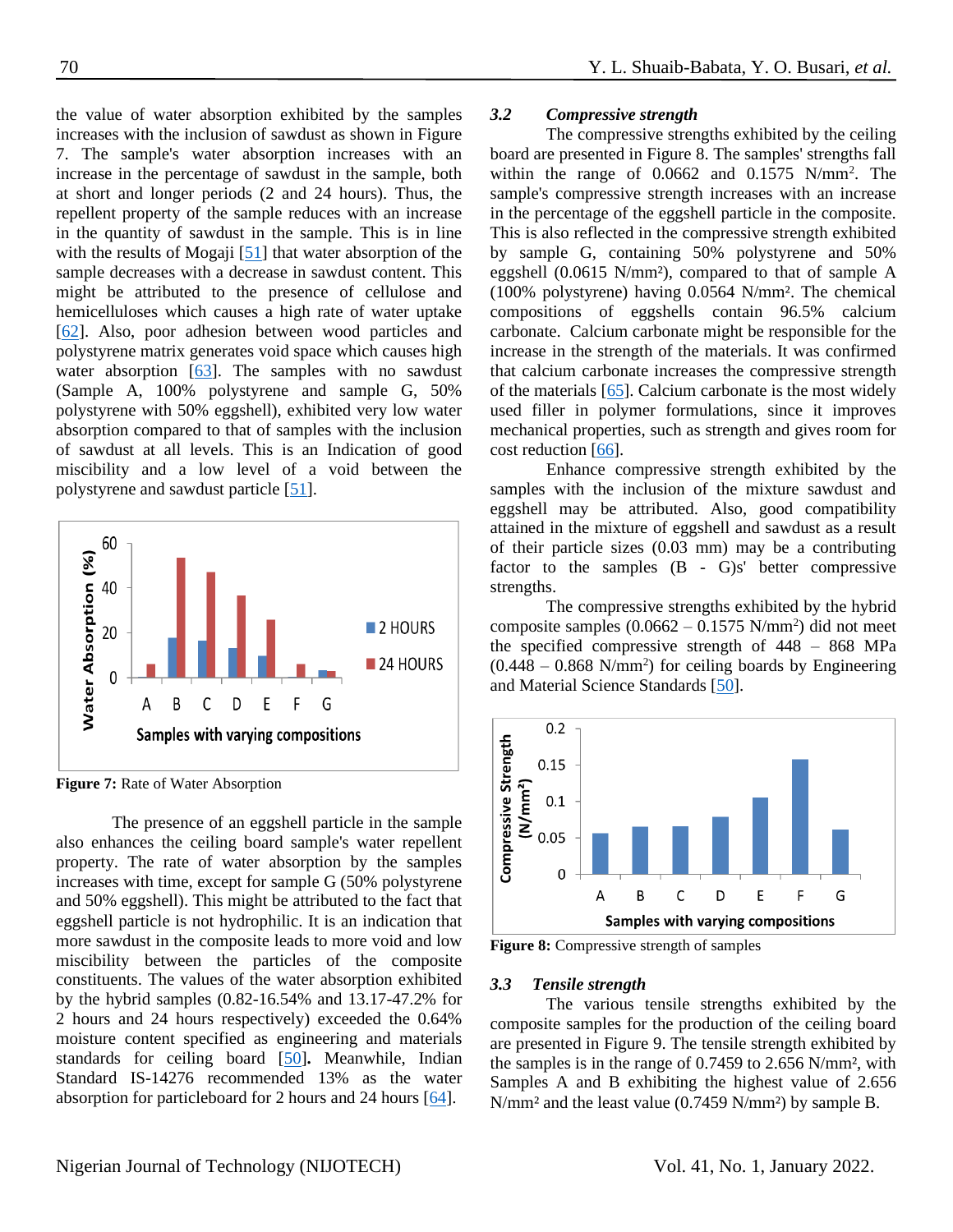The inclusion of sawdust in the composite reduces the tensile strength of the composite. This is due to an increase in interfacial area with worsening interfacial bonding between the sawdust and polystyrene [\[67,](#page-10-17) [68\]](#page-10-18). The presence of sawdust in the sample probably leads to moisture adsorbed on the fiber and poor dispersion of fiber in the matrix reduces the tensile strength of the composite [\[69\]](#page-10-19). Either insufficient hydrogen bonding between the fiber–polypropylene and the sawdust or the aggregation of the sawdust probably decreases the tensile strength of a composite [\[70\]](#page-10-20). With a higher sawdust percentage, a drop in tensile strength occurs due to agglomeration of sawdust, which results in improper curing of the samples  $[71]$ . An increase in sawdust also increased microspores between matrix which in turn weakens adhesion between matrix and filler interface affecting tensile behaviour [\[72\]](#page-11-0). This result is in line with the assumption of Abdulkareem [\[73\]](#page-11-1) that the tensile strength of the sample increases with an increase in polystyrene content and decreases with an increase in sawdust content. The presence of an eggshell particle in the composite is appreciably better than that of sawdust relatively in tensile strength property. Sample G exhibited tensile strength (2.656 N/mm²) less than, but relatively closer to that of the control sample, (sample A, 2.650 N/mm²). This may be attributed to the fine nature of the eggshell particle with little void and good miscibility, and adhesive properties between the eggshell particle and polystyrene.

Fiberboard products with tensile strength of 0.69 and 4.1 N/mm<sup>2</sup> are classified as low-density and highdensity respectively [\[74\]](#page-11-2). All the hybrid composite sample's strength are greater than 0.69 N/mm<sup>2</sup>, but lower than 4.1  $N/mm^2$ , an indication that the composite material met the strength requirement for low-density fiberboard.



**Figure 9:** The samples' tensile strengths

## *3.4 Elongation at Break*

The various values of elongations (under load) of the composite samples till failure are presented in Figure

10. The elongation of the samples is between 2.739 and 0.469 mm, with Samples A exhibiting the highest value of 2.739 mm and the least value of 0.469 mm by sample B. Polystyrene is known for high ductility [\[75\]](#page-11-3).



**Figure 10:** Samples' elongation at break

As reflected in the samples' tensile property, the inclusion of sawdust in the composite also reduces the samples' elongation at break. As sawdust percentage weight in the samples increases, the material's elongation at break decreases, Increase in sawdust also increased microspores between matrix which in turn weakens adhesion between matrix and filler interface also affecting the ductility like tensile property. The percentage elongation decreases with filler (sawdust and eggshell) contents.

### *3.5 Energy to break*

It is essential to know the amount of energy a material will withstand up to failure, to avoid any possible catastrophic failure from excessive loading, pre-existing flaws, inadequate properties of the material, among others [\[76\]](#page-11-4). The values of the energy to break exhibited by the samples range from  $0.04 - 0.0016$  N.m with sample E having the highest value (0.04 N.m) and sample C exhibiting the lowest (0.001 N.m). The energy to break exhibited by all the samples is generally low.

### *3.6 Thermal Conductivity*

The heat conductivity of the samples is relatively low having a value of 0.0221 (W/m.K) for all the samples (Table 6), which means the thermal conductivity of the samples is not influenced by the variation in the mix proportioning of the samples. According to Kim et al. [\[77\]](#page-11-5), the thermal conductivity will greatly reduce, with an increase in porosity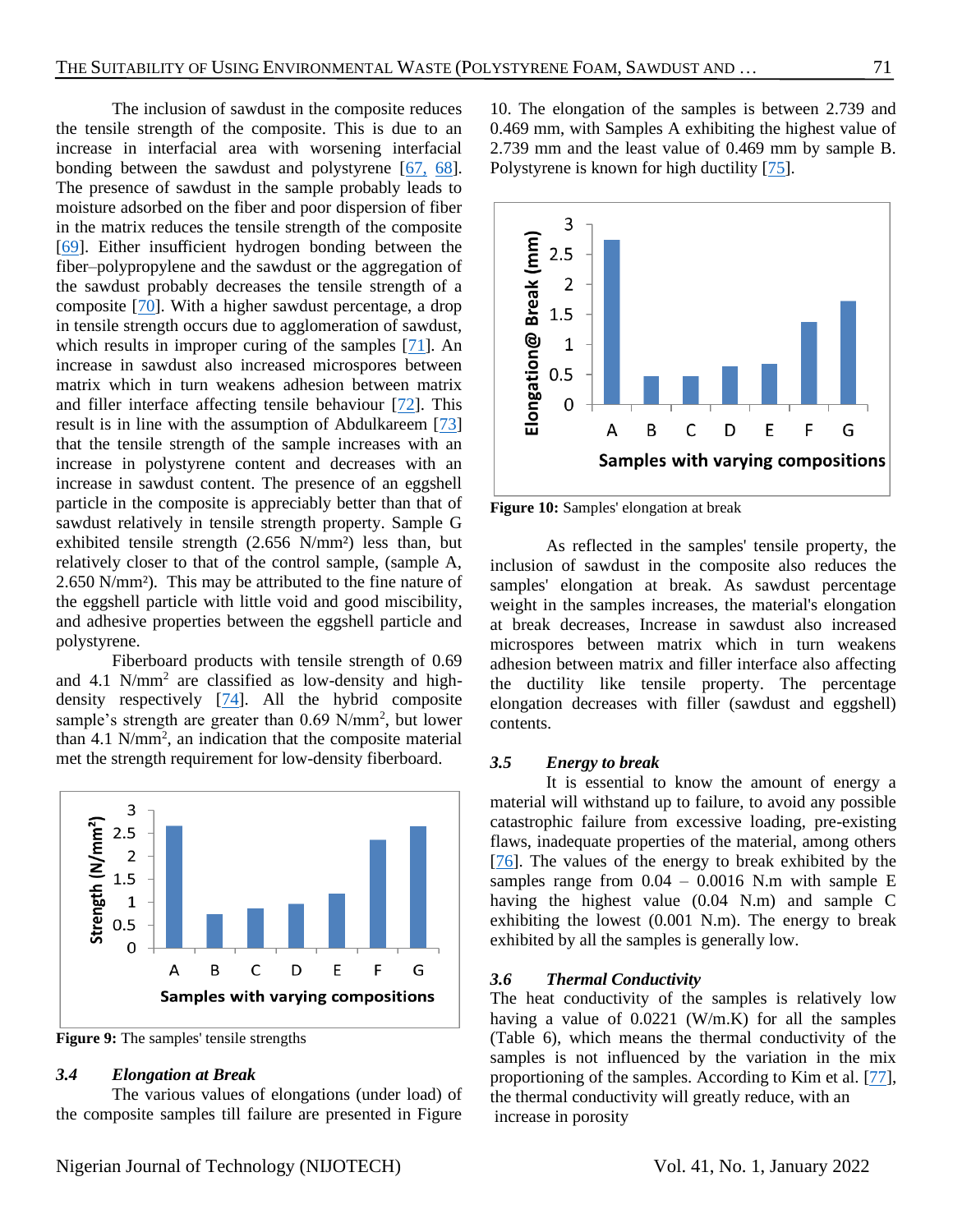

**Figure 11:** Samples' energy Absorb by the sample up to failure

Thus, the result of the thermal conductivity is an indication that the rate of heat conduction by the composites' samples is minimal. The thermal conductivity's standard value for a commercial ceiling board given by Engineering and Material Science Standards for ceiling boards is between 0.052 and 0.057 W/M.K  $[50]$ , which is greater than 0.0221 W/m.K exhibited by the samples developed in this study. A material that is associated with high thermal conductivity or low heat capacity will obviously possess a large thermal diffusivity [\[78\]](#page-11-6). Meanwhile, the hybrid composite thermal conductivity value met the recommended thermal conductivity value suitable for good construction and heat insulating materials is between 0.023 and 2.900 W/m.K [\[79\]](#page-11-7).

| Table 6: Thermal conductivity of the samples |          |              |                                                  |                                          |                          |        |  |  |  |
|----------------------------------------------|----------|--------------|--------------------------------------------------|------------------------------------------|--------------------------|--------|--|--|--|
| <b>Samples</b>                               | Area(m)  | Thickness(m) | $\Gamma_{\textit{Goldface}}({}^{\circ}\text{C})$ | $\Gamma_{Hotface}({}^{\circ}\mathbb{C})$ | $\mathbf{O}(\mathbf{W})$ | W/m.K  |  |  |  |
| A                                            | 0.000491 | 0.0025       | 28.7                                             | 30                                       | $\overline{\phantom{a}}$ | 0.0221 |  |  |  |
| B                                            | 0.000491 | 0.0025       | 28.7                                             | 30                                       | $\sqrt{2}$               | 0.0221 |  |  |  |
| C                                            | 0.000491 | 0.0025       | 28.7                                             | 30                                       |                          | 0.0221 |  |  |  |
|                                              | 0.000491 | 0.0025       | 28.7                                             | 30                                       |                          | 0.0221 |  |  |  |

Considering the evaluated properties of the hybrid composite materials, the samples may not be suitable for structural or load bearing purposes due to low values of mechanical properties exhibited, but are suitable for indoor uses in building. The strength of the composite samples tends to be improved as the composition of eggshell increases in the composite.

# **4 CONCLUSION**

The waste materials can be recycled into a useful material thereby preventing environmental pollution. Waste polystyrene foam, sawdust and eggshell composites can be used to produce ceiling boards and also for any other non-structural applications in low-cost housing projects in Nigeria. Sample H (60% polystyrene, 10% eggshell and 30% sawdust) gave the lowest percentage of water absorption, the highest tensile strength and sample G (50% polystyrene, 25% sawdust and 25% eggshell) has a slight improvement in compressive strength of the sample. Thus, recommended for a ceiling board application. Sample D (20% polystyrene, 70% sawdust and 10% eggshell) gave the highest compressive strength and percentage water absorption which is not advisable for use. Increasing fiber load improves the strength of the composite but decreases elongation and energy to break. The thermal conductivity of the samples produced was a bit lesser compared with the Asbestos board which ranges from  $0.052 - 0.057$  (W/m.K), though can be improved by decreasing the proportion of sawdust and increasing the

proportion of eggshell in the composite. Meanwhile, the property is an indication that the composite material from Polystyrene foam, sawdust and eggshell is suitable for good construction and heat insulating materials and can be used for indoor uses in building, but may not be suitable for structural or load bearing purposes.

Polystyrene foam, sawdust and eggshell are readily available in our environment and they are often discarded as wastes. Thus, ceiling boards produced from these wastes are expected to be relatively cheaper than most commercially available boards and should be more environmentally friendly.

# **REFERENCES**

- <span id="page-7-0"></span>[1] Meyers-Levy, J., and Zhu, R. "The influence of ceiling height: The effect of priming on the type of processing that people use", *Journal of Consumer Research*, 34(2), 2007, pp 174-186.
- <span id="page-7-1"></span>[2] Oladele I. O., Akinwekomi A. D., Aribo S. and Aladenika A.K. "Development of fibre reinforced cementitious composite for ceiling application." *Journal of Minerals and Materials Characterization and Engineering*, 8(8), 2009, pp. 583–590.
- [3] Sanjay, M. R., and Yogesha B. "Studies on mechanical properties of jute/E-glass fiber reinforced epoxy hybrid composites." *Journal of Minerals and Materials Characterization and Engineering*, 4(1), 2016, pp. 15–25. doi:10.4236/jmmce.2016.41002.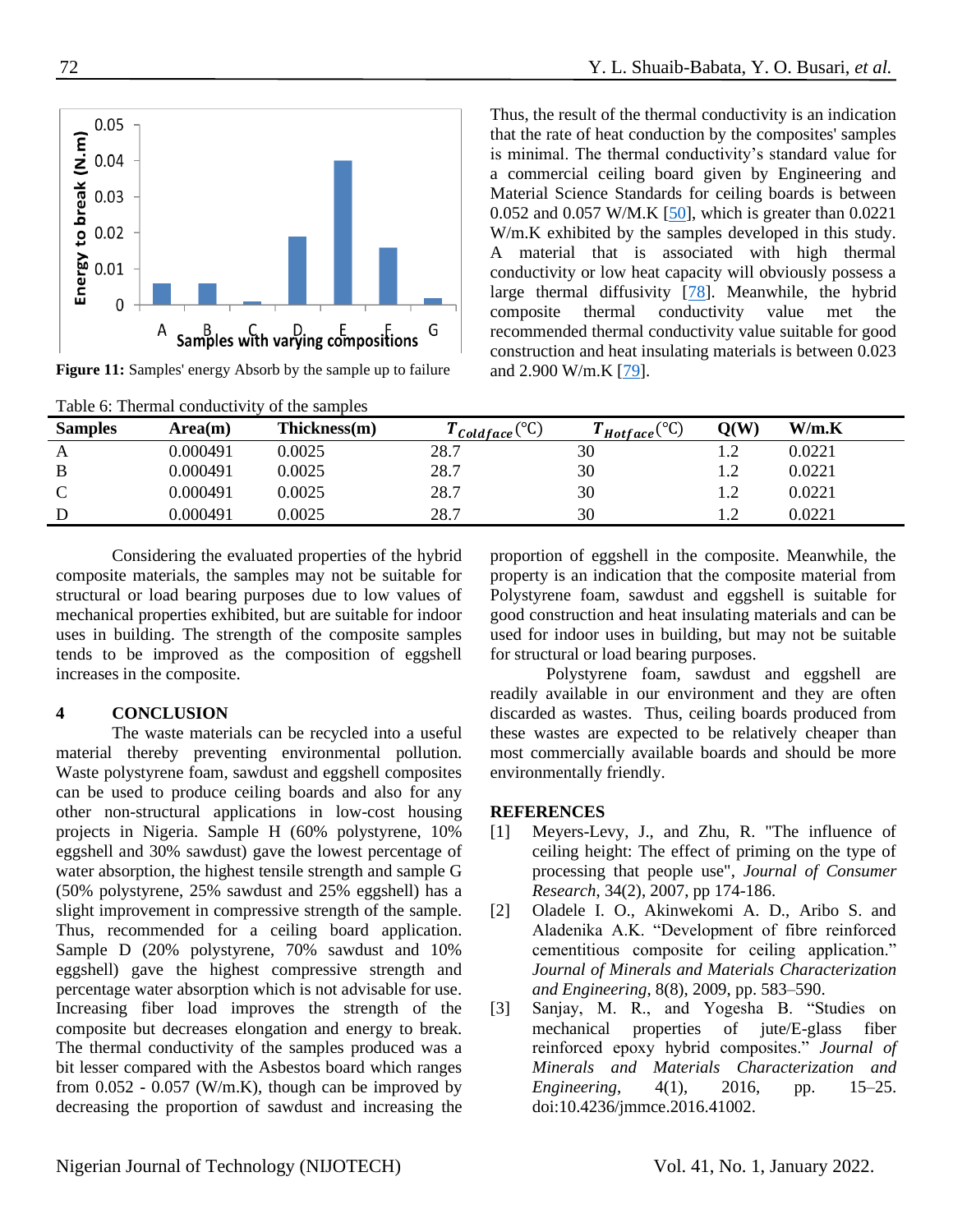- [4] "How Product are made". [http://www.madehow.com/Volume-](http://www.madehow.com/Volume-2/Fiberglass.html)[2/Fiberglass.html,](http://www.madehow.com/Volume-2/Fiberglass.html) Accessed on December 10, 2021.
- [5] ODEN C. "MANUFACTURE OF CEILING BOARD USING LOCAL MATERIALS".
- [6] [https://www.projecttopics.org/manufacture-ceiling](https://www.projecttopics.org/manufacture-ceiling-board-using-local-materials.html)[board-using-local-materials.html,](https://www.projecttopics.org/manufacture-ceiling-board-using-local-materials.html) Accessed on October 10, 2021.
- [7] [JOHN D. K.](https://patents.google.com/?inventor=John+D.+Koch), [MARK R. G.,](https://patents.google.com/patent/US5194206A/en) [RICHARD N. C.,](https://patents.google.com/?inventor=Richard+N.+Cunningham) [OWEN](https://patents.google.com/?inventor=C.+F.+Owen) C. F. "PROCESS FOR THE MANUFACTURE OF
- [8] CEILING TILE, US5194206A", [HTTPS://PATENTS.GOOGLE.COM/PATENT/US](https://patents.google.com/patent/US5194206A/en) [5194206A/EN,](https://patents.google.com/patent/US5194206A/en) ACCESSED ON NOVEMBER 20, 2021.
- <span id="page-8-0"></span>[9] Ichetaonye S. I., Ajekwene K. K., Ulaeto S. B., Yibowei M. E., Alosaimi A. M., Hussein M. A. and Khan A., "Sustainable alternative ceiling boards using palm kernel shell (PKS) and balanite shell (BS)", *Journal of Polymers and Environment,* 29, 2021, pp. 3878-3886.
- [10] Martias C., Joliff Y. and Favotto C., "Effects of the addition of glass fibers, mica and vermiculite on the mechanical properties of a gypsum-based composite at room temperature and during a fire test", *Composites Part B: Engineering,* 62, 2014, pp. 37– 53*.*
- [11] Kyeongmin, K., Kyung, E. Z. and Domyung, P., "Incidence of cancer and asbestos-related diseases among residents living near abandoned asbestos mines in South Korea: A retrospective cohort study using national health insurance database, *International Journal of Environmental Research and Public Health*, 18(875), 2021, pp 2-15
- [12] National Statistics. "Asbestos-related disease statistics", Health Safety Executive (HSE), Great Britain, pp 1-28, 2021. www.hse.gov.uk/statistics/causdis. Accessed on November 1, 2021.
- [13] National Cancer Institute. "Asbestos exposure and cancer risk fact sheet". www.cancer.gov>cause? Accessed on October 21, 2021.
- [14] WHO. *Crysotile asbestos*, World Health Organization, Geneva, 2014.
- <span id="page-8-1"></span>[15] Amellie J., Brochard P., Letourneux M., Paris C. and Pairon J. C., "Asbestos-related cancer risk in the presence of asbestosis or pleural plaques", *Rev. Mal Respir*, 28(2), pp .11-7.
- [16] Binggeli, C. *Interior graphic standards*, Vol. 21, John Wiley & Sons, 2011
- [17] Yakubu I., Yahaya B. S., Mbishida M A., Achema F., and Karfe S. G., "Production of agro waste

composite ceiling board (A case study of the mechanical properties)", *Journal of Scienti* $\Box c$  and *Engineering Research*, 4(6), 2017, pp. 208–212.

- [18] Dagwa I. M., Builders P. F. and Achebo J., "Characterization of Palm Kernel Shell Powder for Use in Polymer Matrix Composites." *International Journal of Mechanical and Mechatronics Engineering*, 12(4), 2012, pp 88–93.
- *[19]* Edmund C. O., Saffron C. M. and Kamdem P. D., "Characterization of palm kernel shell for materials reinforcement and water treatment", *Journal of Chemical Engineering and Materials Science*, 5(1), 2014, pp 1–6.
- [20] Obam S. O. "Properties of saw-dust, paper and starch composite ceiling board", *American Journal of Scientific and Industrial Research*, 3(5), 2012, pp 300-304.
- [21] Isheni Y., Yahya B. S., Mbishida M. A., Achema F., Karfe G. S., "Production of agrowaste composite ceiling board (A case study of the mechanical properties). *Journal of Scientific and Engineering Research,* 4(6), 2017, pp. 208-212.
- [22] Idris U. D., Aigbodion V. S., Abubakar I. J., Nwoye C. I., "Eco-friendly asbestos free brake-pad using banana peels", *Journal of of King Saud University – Engineering Sciences,* 27(2), 2015, pp 185-192.
- <span id="page-8-2"></span>[23] Kumar P. R., Sreelekshmi K. S., Anjana S. B., Harikrishnan S., Santhanu G. N., Leena V. P., "Role of agricultural wastes in construction industry, 9(3), 2015, pp. 66-69
- <span id="page-8-3"></span>[24] Kolo S.S., Amad A., Adeleke O. O., Obebe J. O., Oyelade O. A. and Yusuf L. T., "Production of ceiling board using waste materials", *International Civil Engineering Conference (ICEC), Federal University of Technology, Minna,* 2018. [https://staff.futminna.edu.ng/CIE/Contact?journal/P](https://staff.futminna.edu.ng/CIE/Contact?journal/PF0883/15.pdf) [F0883/15.pdf,](https://staff.futminna.edu.ng/CIE/Contact?journal/PF0883/15.pdf) Accessed on December 20, 2021.
- <span id="page-8-4"></span>[25] Rominiyi O. L, Adaramola B. A., Ikumapayi O. O., Oginni O. T. and Akinola S. A.. "Potential utilization of sawdust in energy, manufacturing and agricultural industry: Waste to Health", *World Journal of Engineering and Technology*, 5, 2017, pp 526-539.
- [26] Tilak L. N., Santhosh Kumar M. B, Manvendra S., Niranjan, "Use of Sawdust as fine aggregate in concrete mixture", *International Research Journal of Engineering and Technology*, 5(9), 2017, pp 1249 - 1253
- [27] LN M. T., Kumar M. S., Singh M. M., and Niranjan M., "Use of saw dust as fine aggregate in concrete mixture, *International Research Journal of*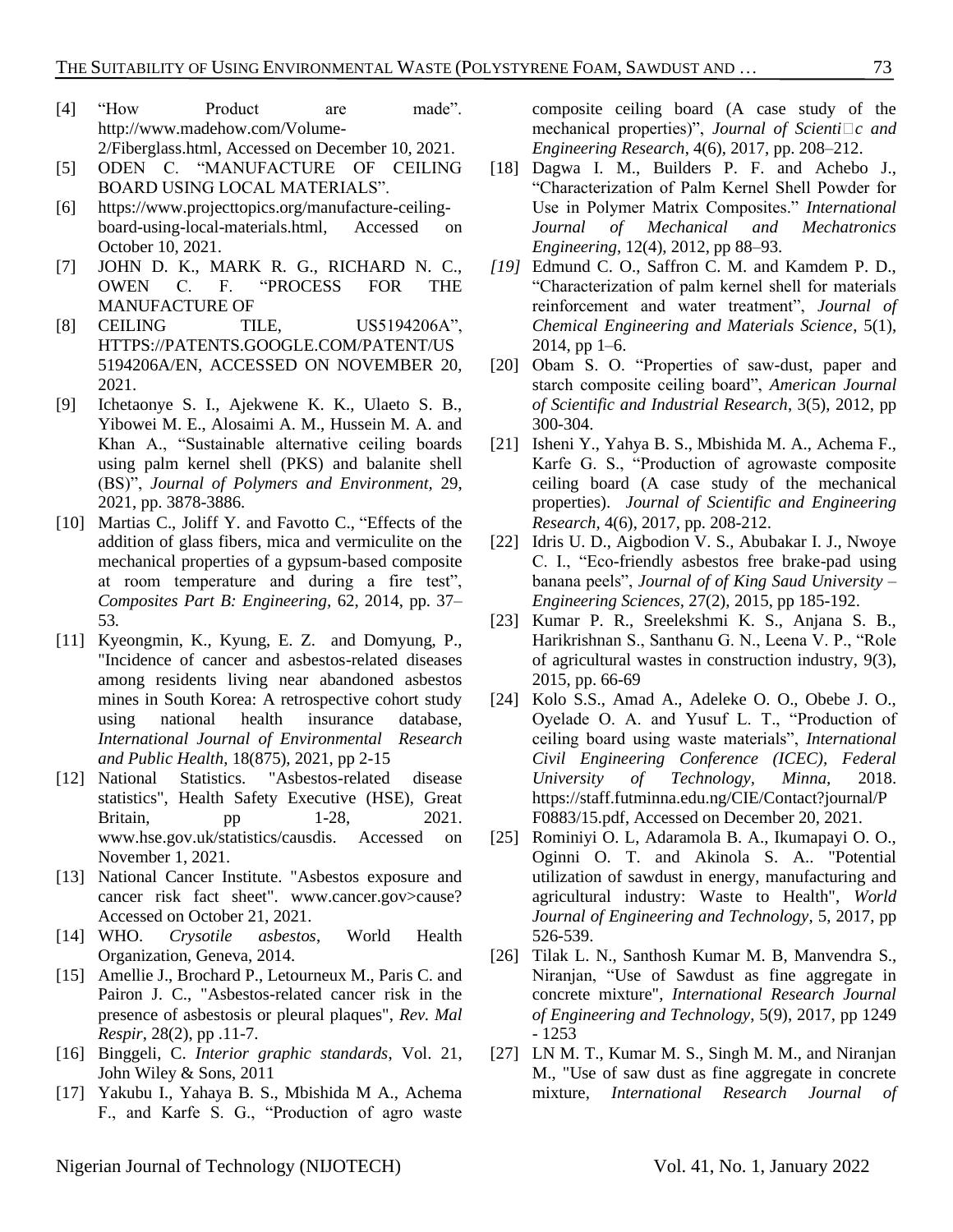*Engineering and Technology*, 5(9), 2018, pp 1249- 1253.

- <span id="page-9-0"></span>[28] Peter A., Albert O., Anthony U., "Nigerian wood waste: A potential resource for economic development", *Journal of Applied Sciences, Environmental and Management*, 21(2), 2017, pp 246-251
- <span id="page-9-1"></span>[29] Sambo, A. S., "The Place of Renewable Energy in the Nigerian Energy Sector", *World Future Council Workshop on Renewable Energy Policies*, 10 October 2009, Addis Abbaba, Ethiopia.
- <span id="page-9-2"></span>[30] Ogunwusi A. A., "Wood waste generation in the forest industry in Nigeria and prospects for its industrial utilization, *Civil and Environmental Research*, 6(9), 2014, pp 62 - 69.
- <span id="page-9-3"></span>[31] Sambe L.N., Origbo B., Gbande, S., and Ande P.U., "Assessment of wood waste generation and utilization in Makurdi metropolis: Implication for sustainable management of forest resources", *Journal of Research in Forestry, Wildlife and Environment*, 13(1), 2021, pp. 188 – 196.
- [32] Francescato V., Antonini E., Bergomi L. Z., Metschina C., Schnedl C., Krajne N., Koscik K., Gradziuk P., Nocentini G., Stranieri S., "Wood Fuels Handbook", AIEL: Italian Agriforestry Energy Association, Legnaro, 2008.
- [33] Idise O., Okoko F., Aire P., Ogor O., and Egbah, A., "The effects of solid wood waste discharge on the physico-chemical and microbial characteristics of the Warri river". *African Journal of Microbiology Research*, 6(20), 2012, pp 4302-4314.
- [34] Anselm E. O. E. and Stephen N. O. "Mitigating the impact of climate change through waste recycling", *Research Journal of Environmental and Earth Sciences*, 4(8), 2012, pp 776-781.
- [35] Kang S., Kim S., Lee J., Yun H., Kim K. H. and Jeon E. C.. "The Study of biomass fraction estimate methodology of municipal solid waste incinerator in Korea", *Journal of Air Waste Management*, 2016, pp 7- 971.
- <span id="page-9-4"></span>[36] Cogut A., "Open burning of waste: A global health disaster, R20 Regions of Climate Action", 2016. Available at https://regions20.org/wpcontent/uploads/2016/08/OPEN-BURNING-OF-WASTE-A-GLOBAL-HEALTH-DISASTER\_R20- Research-Paper\_Final\_29.05.2017.pdf, Accessed on September 07, 2021.
- <span id="page-9-5"></span>[37] IISD. "Sustainable development". Available at http://www.iisd.org/topic/sustainabledevelopment. Accessed on July 11, 2021.
- <span id="page-9-6"></span>[38] Alabi O. A., Ologbojaye K. I., Awosolu O. and Alalade O. E., "Public and environmental health

- effects of plastic wastes disposal: A review", *Journal of Toxicology and Risk Assess*, 5(21), 2019, pp 1-13
- <span id="page-9-7"></span>[39] Farrelly, T. A. and Ian C. S., "Polystyrene as hazardous household waste", IntechOpen Book Series, London, 2017. DOI: 10.5772/65865
- <span id="page-9-8"></span>[40] GoingGreen Services. "The truth about polystyrene (styrofoam): why you should never use styrofoam again", https://www.goinggreenservices.com/Articles.asp?I D=260. Accessed on August 07, 2021.
- <span id="page-9-9"></span>[41] Scheirs J. and Priddy, D. "Modern styrenic polymers: polystyrenes and styrenic copolymers" Vol. 6, John Wiley & Sons, United State of America, 2003.
- <span id="page-9-10"></span>[42] Trisia, A. F. and Ian, C. S. "Polystyrene as hazardous household waste", In Daniel Mmereki Edited Hazardous Waste Management, IntechOpen Book Series, London, 2017.
- <span id="page-9-11"></span>[43] Johnson-Gerard M., "What are the dangers of accidentally burning styrofoam? https://www.ehow.co.uk/info\_8313527\_dangersaccidentally-burning-styrofoam.html, Accessed on August 27, 2021.
- [44] Yang S. S., Brandon A. M., Xing D. F., Yang J., Pang J. W., Criddle C. S., Ren N. Q. and Wu W. M., "Progresses in polystyrene biodegradation and prospects for solutions to plastic waste pollution", *IOP Conf. Series: Earth and Environmental Science*, 150, 2018
- <span id="page-9-12"></span>[45] Gongruttananun N., "Effects of eggshell calcium on productive performance, plasma calcium, bone mineralization, and gonadal characteristics in laying hens", *Poultry Science*, 90(2), pp 524-529, 2011.
- <span id="page-9-13"></span>[46] Amu O. O., Fajobi A.B. and Oke B. O., "Effect of Eggshell Powder on the Stabilizing Potential of Lime on an Expansive Clay Soil", *Journal of Applied Sciences*, 5, pp 1474-1478.
- <span id="page-9-14"></span>[47] Banerjee A., Panda S., Sidhantha M., Chakrabarti S., Chaudhuri B. and Bhattacharjee S., "Utilisation of eggshell membrane as an adsorbent for carbon dioxide", *International Journal of*
- <span id="page-9-15"></span>[48] Gaurang G., "Extraction of calcium carbonate from waste eggshells as fillers in composites", *A Postgraduate Thesis Submitted to the College of Graduate and Postdoctoral Studies*, Department of Mechanical Engineering, University of Saskatchewan, Saskatoon, 2010.
- [49] Patricio T., Raúl Q., Mehrdad Y. and José L. A., "Eggshell, a new bio-filler for polypropylene composites", *Materials Letters*, September 2007. DOI: 10.1016/j.matlet.2007.01.102.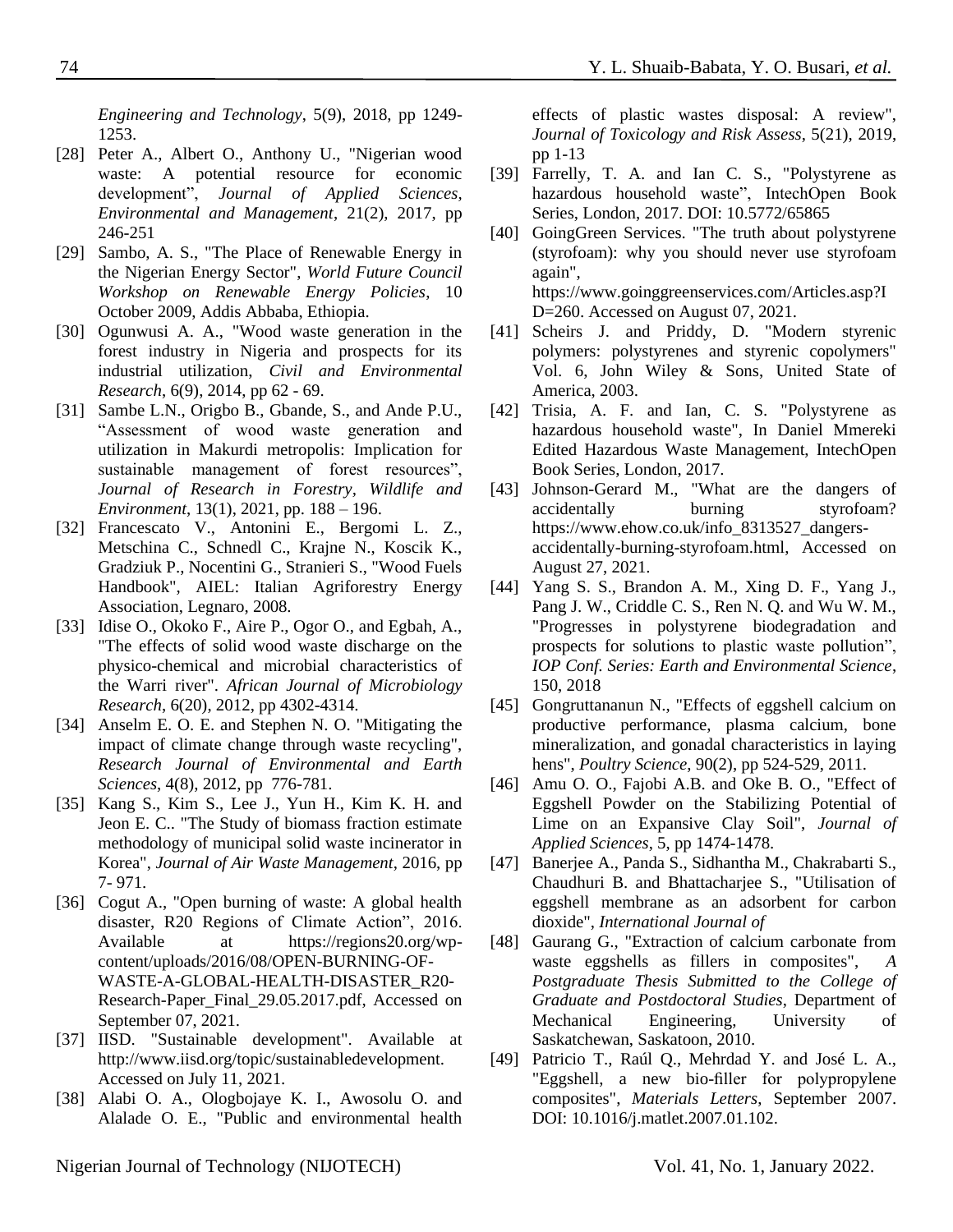- <span id="page-10-1"></span>[50] Solo Team. "The Importance of Waste Management in Business. Solo Resource Recovery", https://www.solo.com.au/latest\_news/theimportance-of-waste-management-in-business/. Accessed on October 2, 2021.
- <span id="page-10-2"></span>[51] Mohammed D., "The importance of waste management and recycling, vehicle commercial weighing Ltd", 2006. https://www.linkedin.com/pulse/importance-wastemanagement-recycling-dee-mohammed/, Accessed on August 22, 2021.
- <span id="page-10-3"></span>[52] Ekpunobi U. K., Ohaekenyem E. C., Ogbuagu A. S. and Orjiako E. N. "The mechanical properties of ceiling board produced from waste paper", *British Journal of Applied Science & Technology*, 5(2), 2015, pp 166-172.
- <span id="page-10-4"></span>[53] Mogaji P. B., Ayodeji S. P., Olatise A. D. and Oladele I. O., "Investigation of the properties and production of sawdust ceiling tile using polystyrene as a binder", *African Journal of Science, Technology, Innovation and Development*, 9(6), 2017, pp 655-659.
- <span id="page-10-0"></span>[54] ASTM D570-98, "Standard test method for water absorption of plastics", ASTM International, West Conshohocken, PA, 2018.
- <span id="page-10-5"></span>[55] ASTM C 109-95, "Standard test method for compressive strength of hydraulic cement mortars". ASTM International, West Conshohocken, PA, 1995.
- <span id="page-10-6"></span>[56] ASTM D3479 / D3479M-19, Standard test method for tension-tension fatigue of polymer matrix composite materials, ASTM International, West Conshohocken, PA, 2019.
- <span id="page-10-7"></span>[57] ASTM E1530-11. "Standard test method for evaluating the resistance to thermal transmission of materials by the guarded heat flow meter technique", ASTM International, West Conshohocken, PA, 2018.
- <span id="page-10-8"></span>[58] ASTM D7336/D7336M-16. "Standard Test Method for Static Energy Absorption Properties of Honeycomb Sandwich Core Materials", ASTM International, West Conshohocken, PA, 2018.
- <span id="page-10-9"></span>[59] Phonphuak N., Teerakun M., Srisuwan A., Ruenruangrit P. and Saraphirom, P., "The use of sawdust waste on physical properties and thermal conductivity of fired clay brick production", *International Journal of Geomate*, 18(6), 2020, pp 24- 29.
- <span id="page-10-10"></span>[60] Phonphuak N. and Chindaprasirt P., "Types of waste, properties, and durability of pore-forming waste-based fired masonry bricks", *In Eco-Efficient Masonry Bricks and Blocks: Design, Properties and*

*Durability*, 1st Edition, Fernando Pacheco-Torgal Paulo B. Lourenco Joao Labrincha P Chindaprasirt S Kumar (Edited), Woodhead Publishing, 2014.

- <span id="page-10-11"></span>[61] Tanusree Bera, S. K. and Acharya P. M., "Synthesis, mechanical and thermal properties of carbon black/epoxy composites", *International Journal of Engineering, Science and Technology*, 10(4), 2018, pp 12-20.
- <span id="page-10-12"></span>[62] Bo Z., Yuanyuan T., Xiaoyan J., Tommy Y. L. and Hongzhi C., "Thermal and mechanical properties of expanded graphite/paraffin gypsum-based composite material reinforced by carbon fiber", *Materials 11*(2205), 2018, pp 2-17.
- <span id="page-10-13"></span>[63] Amu S., Saunders S. P., Kronenberg M., Mangan N. E., Atzberger A., and Fallon P. G., "Regulatory B cells prevent and reverse allergic airway inflammation via FoxP3-positive T regulatory cells in a murine model", *Journal of Allergy and Clinical Immunology*, 125(5), 2010. Pp 1114-1124. e1118.
- <span id="page-10-14"></span>[64] Spiridon I. and Popa V., "Hemicelluloses: major sources, properties and applications". 10.1016/B978- 0-08-045316-3.00013-2, 2008.
- <span id="page-10-15"></span>[65] Hafizuddin M., Ghani Ab and Ahmad S., "The comparison of water absorption analysis between counterrotating and corotating twin-screw extruders with different antioxidants content in wood plastic composites", *Advances in Materials Science and Engineering*, 2011, pp 1-4.
- <span id="page-10-16"></span>[66] Indian Standard IS-14276, Indian Standard, Cement Bonded Particle Boards Specification, Bureau of Indian Standards (BIS) Division, New Delhi, 1995
- <span id="page-10-17"></span>[67] Ali M., Abdullah M. S. and Saad S. A., "Effect of calcium carbonate replacement on workability and mechanical strength of portland cement concrete", *Advanced Materials Research*, 1115, 2015, pp 137- 141.
- <span id="page-10-18"></span>[68] Dilland C. A., Pocius A. V. and Chaudhury M., "Adhesion science and engineering", *In The Mechanics of Adhesion*, 1st Edition, Elsevier Science B. V., 2002.
- <span id="page-10-19"></span>[69] Mosadeghzad Z., Ahmad I., Daik R., Ramli A. and Jalaludin Z., "Preparation and properties of acacia sawdust/UPR composite based on recycled PET", *Malaysian Polymer Journal*, 4(1), 2009, pp 30-41.
- <span id="page-10-20"></span>[70] Kaelble D. H., Dynes P. J. and Cirli E. H., "Interfacial Bonding and Environmental Stability of Polymer Matrix Composites", *The Journal of Adhesion*, 6, 2006, pp. 23-48.
- <span id="page-10-21"></span>[71] Peretomode T. M., Eboibi B. E. and Fakrogha J. J., "Preparation and characterization of wood dust natural fiber re-enforced polymer composite",